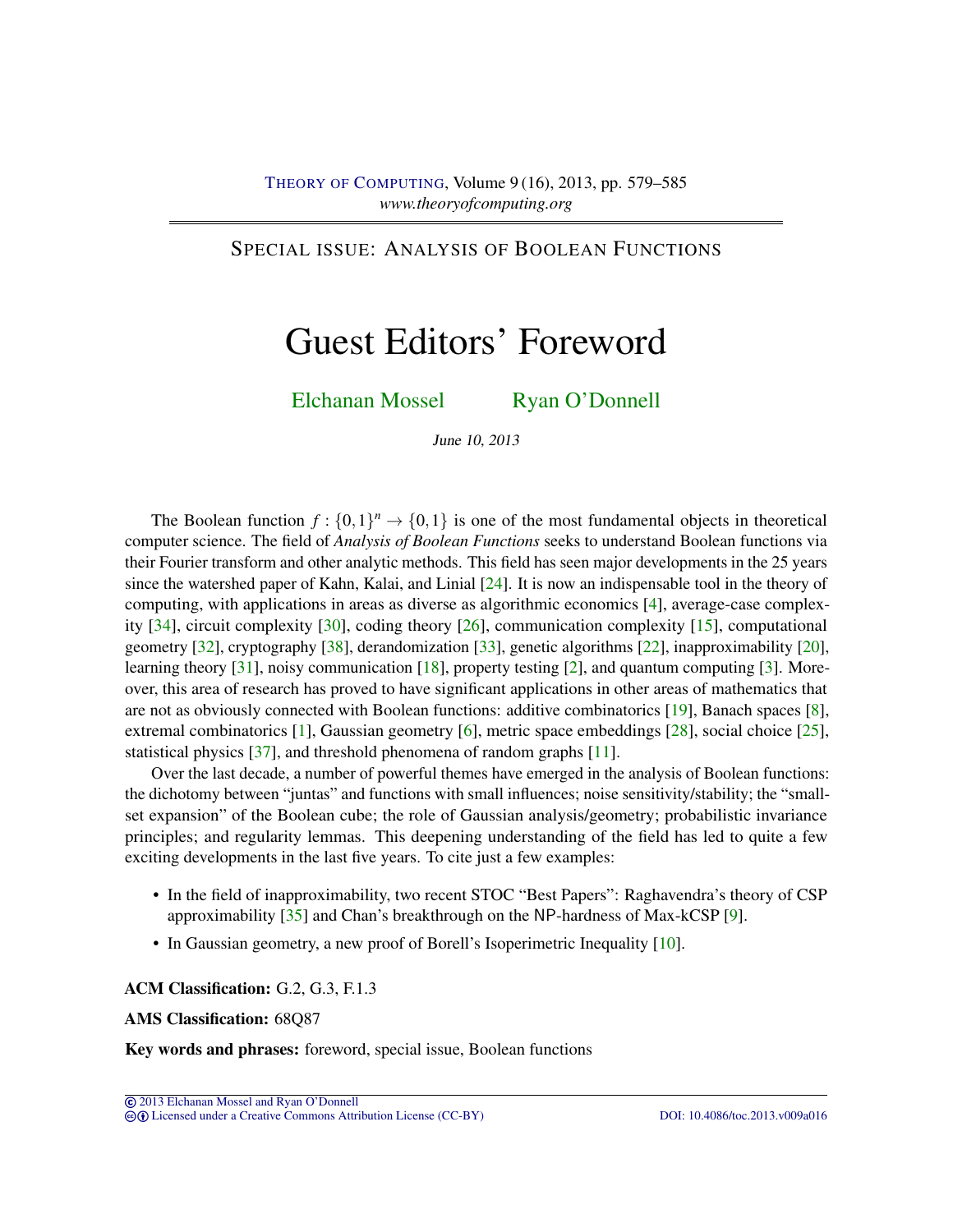## ELCHANAN MOSSEL AND RYAN O'DONNELL

- <span id="page-1-0"></span>• The developments in percolation theory due to Garban, Pete, and Schramm [\[14\]](#page-4-8).
- Hatami's characterization of monotone set properties without sharp thresholds [\[21\]](#page-4-9).
- In concrete complexity, Kane's near resolution of the Gotsman-Linial Conjecture [\[27\]](#page-5-9).
- In additive combinatorics, Sanders's Quasipolynomial Freiman-Ruzsa Theorem [\[36\]](#page-5-10).

In light of these developments, *Theory of Computing* is devoting a special issue to the field of analysis of Boolean functions. The idea for this special issue was conceived at the Simons Symposium [Analysis](https://simonsfoundation.org/features/simons-symposia/analysis-of-boolean-functions-new-directions-and-applications-3) [of Boolean Functions: New Directions and Application](https://simonsfoundation.org/features/simons-symposia/analysis-of-boolean-functions-new-directions-and-applications-3) held at Caneel Bay, US Virgin Islands, February 5-11, 2012. Submissions were solicited in late 2012; the papers appearing were selected from those submitted, after reviews following the stringent standards of *Theory of Computing*. The papers will be released individually in upcoming months.

We thank the authors of these papers for their contributions, and the anonymous reviewers for their meticulous and timely work. We would also like to thank Laci Babai, Oded Regev, and Ronald de Wolf for their editorial efforts.

### Further resources

Courses on analysis of Boolean functions:

- [Kindler '03](http://www.cs.huji.ac.il/~gkindler/weizmann-course/)
- [Kalai '04](http://cs-www.cs.yale.edu/homes/kalai/course.html)
- [Linial '05](http://www.cs.huji.ac.il/~nati/PAPERS/uw/)
- [Dinur and Friedgut '05](http://www.cs.huji.ac.il/~analyt/)
- [Mossel '05](http://www.stat.berkeley.edu/~mossel/teach/206af05/index.htm)
- [O'Donnell '07](http://www.cs.cmu.edu/~odonnell/boolean-analysis/)
- [Regev '07](http://www.cims.nyu.edu/~regev/teaching/analysis_fall_2007/index.html)
- [van Melkebeek '08](http://pages.cs.wisc.edu/~dieter/Courses/2008s-CS880/lectures.html)
- [Pansu '10](http://www.math.ens.fr/recherche/-Seminars-?id_seminaire=6)
- [Sanders '10](http://people.maths.ox.ac.uk/~sanders/abf/notes.pdf)
- [Gubinelli '11](https://www.ceremade.dauphine.fr/~mgubi/e1011/index.html#bf)
- [Hatami '11](http://cs.mcgill.ca/~hatami/comp760-2011/)
- [Grigorescu, Perkins, Piliouras, and Reyzin '12](http://people.math.gatech.edu/~wperkins3/fourier/)
- [Sudakov '12](http://www.math.ucla.edu/~bsudakov/fourier.html)

Other recent and upcoming workshops and semesters on discrete analysis:

- [Noise Sensitivity and Percolation](http://www.claymath.org/programs/summer_school/2010/) (Clay Mathematics Institute summer school)
- [Analysis and Geometry of Boolean Threshold Functions](http://intractability.princeton.edu/blog/2010/08/workshop-ltfptf/) (Center for Computational Intractability)

THEORY OF C[OMPUTING](http://dx.doi.org/10.4086/toc), Volume 9 (2013), pp. 579–585 580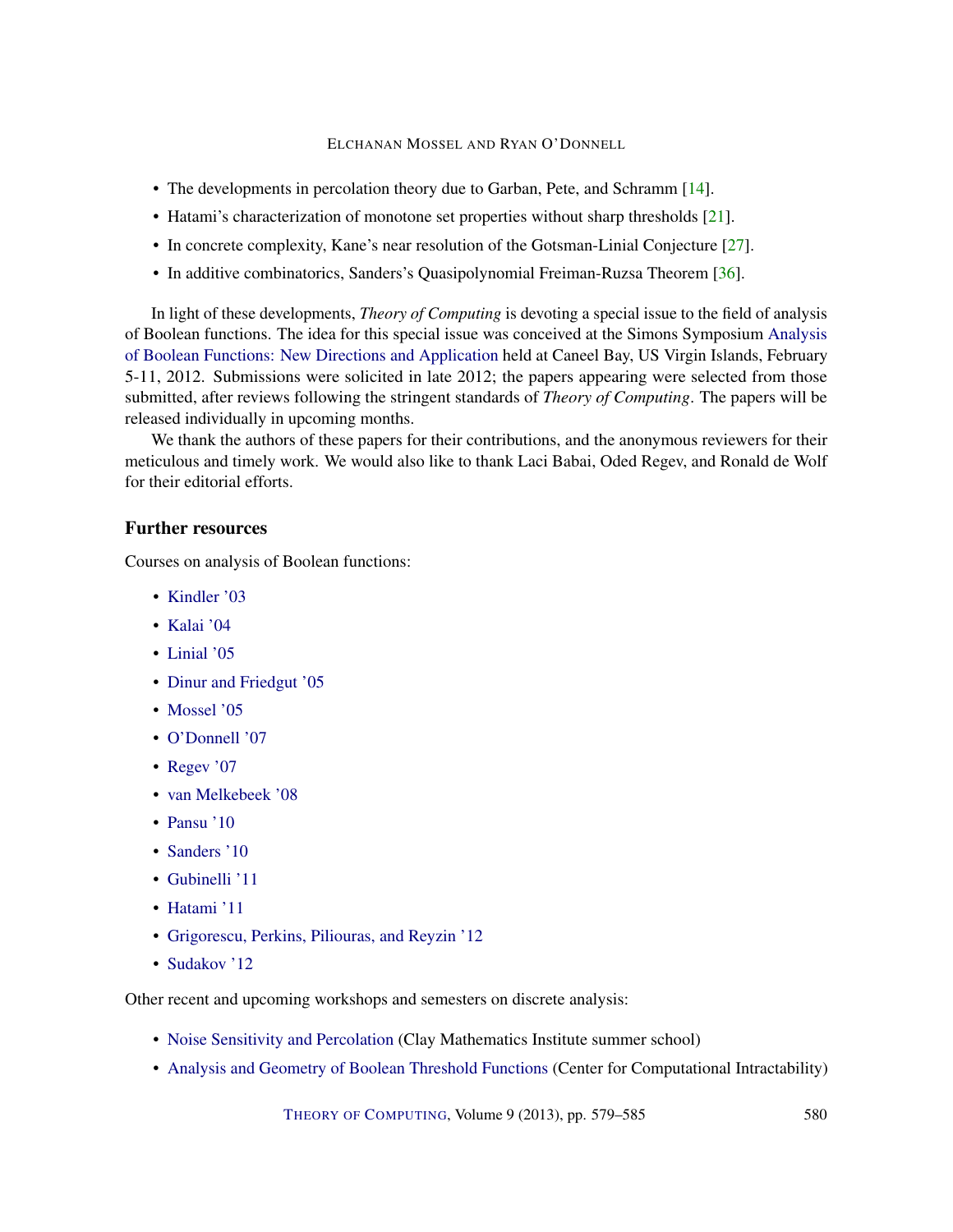FOREWORD TO SPECIAL ISSUE ON ANALYSIS OF BOOLEAN FUNCTIONS

- <span id="page-2-0"></span>• [Discrete Harmonic Analysis](http://www.newton.ac.uk/programmes/DAN/danw02.html) (Isaac Newton Institute)
- [Fourier Entropy-Influence](http://wiki-math.univ-mlv.fr/gemecod/doku.php/winterschool2012) (Winter School, Marne-la-VallÃl'e)
- [Analysis of Boolean Functions](http://www.cs.mcgill.ca/~denis/barbados2012/) (Barbados Workshop on Computational Complexity)
- [Real Analysis in Computer Science](http://simons.berkeley.edu/program_realanalysis2013.html) (Simons Institute fall 2013 program)
- [Analysis of Boolean Functions: New directions and applications](https://simonsfoundation.org/category/features/simons-symposia/) (2012, 2014)

Key "classical" papers:

- Bonami '70 [\[7\]](#page-3-9)
- Ben Or–Linial '85 [\[4\]](#page-3-0)
- Kahn–Kalai–Linial '88 [\[24\]](#page-4-0)
- Linial–Mansour–Nisan '89 [\[30\]](#page-5-1); see also [\[13\]](#page-3-10).
- Kushilevitz–Mansour '91 [\[29\]](#page-5-11); see also Goldreich–Levin '89 [\[16\]](#page-4-10)
- Gotsman–Linial '94 [\[17\]](#page-4-11)
- Talagrand '94 [\[39\]](#page-6-2)
- Bellare–Coppersmith–Hastad–Kiwi–Sudan '95 [\[2\]](#page-3-1)
- Jackson '95 [\[23\]](#page-4-12)
- Friedgut–Kalai '96 [\[12\]](#page-3-11)
- Talagrand '96 [\[40\]](#page-6-3)
- Hastad '97 [\[20\]](#page-4-4)
- Benjamini–Kalai–Schramm '98 [\[5\]](#page-3-12)
- Friegut(–Bourgain) '99 [\[11\]](#page-3-6)

Further lectures, videos, surveys, and other writings:

- Štefankovič's master's thesis
- [Kalai and Safra's survey](http://www.ma.huji.ac.il/~kalai/ML.pdf)
- de Wolf's survey in *[Theory of Computing](http://www.theoryofcomputing.org/articles/gs001/)*
- [O'Donnell's survey](http://www.cs.cmu.edu/~odonnell/papers/analysis-survey.pdf)
- [Videos from the Isaac Newton Institute workshop](http://www.newton.ac.uk/programmes/DAN/danw02p.html)
- [Tan's notes on the Barbados lectures](http://arxiv.org/abs/1205.0314)
- [Simons Symposium lectures](https://simonsfoundation.org/features/simons-symposia/analysis-of-boolean-functions-new-directions-and-applications-3/)
- O'Donnell's book/blog, *[Analysis of Boolean functions](http://analysisofbooleanfunctions.org/)*
- [Garban and Steif's monograph](http://arxiv.org/pdf/1102.5761)
- [Video lectures by O'Donnell](http://www.cs.cmu.edu/~odonnell/aobf12/)
- [Open problem compendium](http://arxiv.org/abs/1204.6447)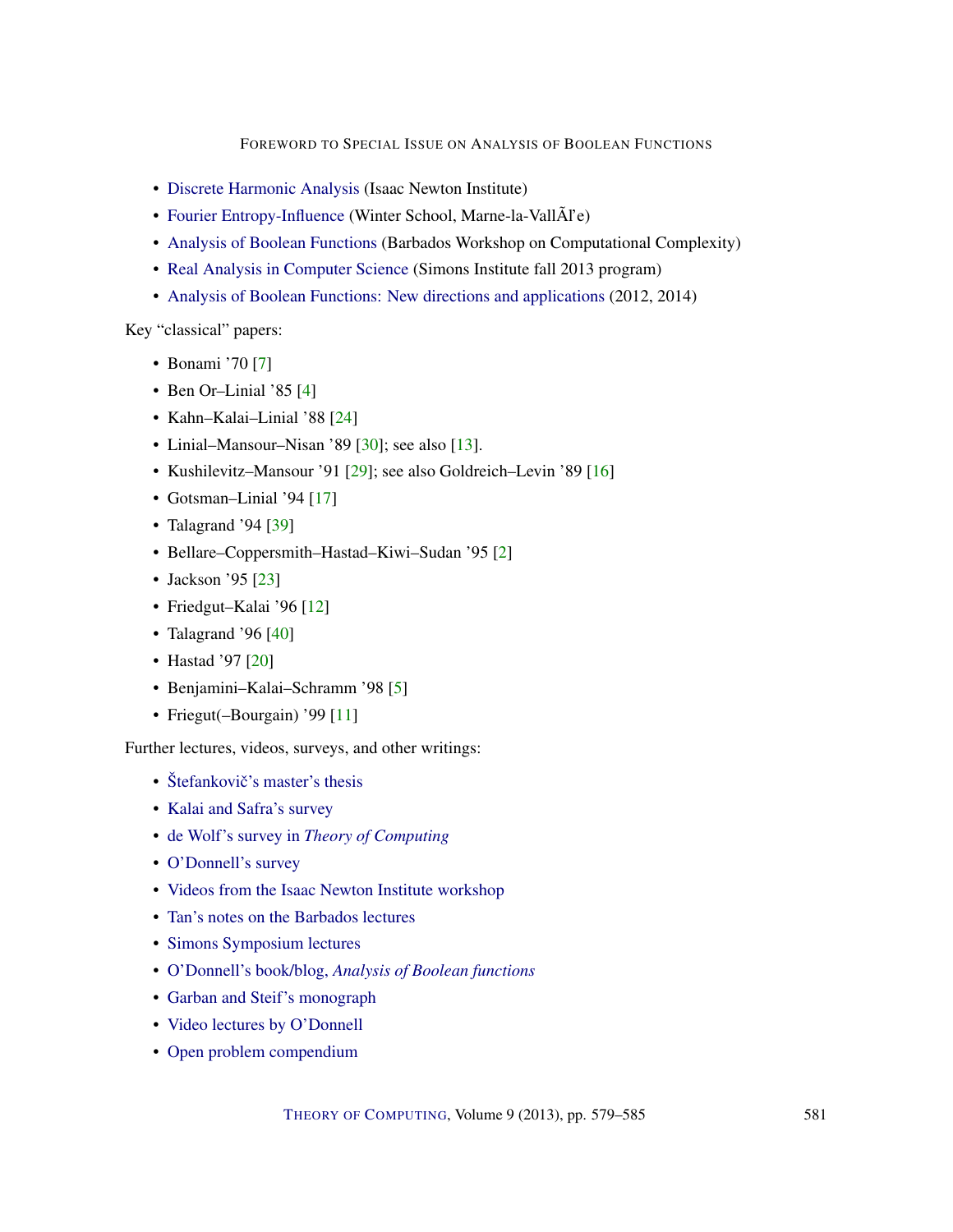ELCHANAN MOSSEL AND RYAN O'DONNELL

# References

- <span id="page-3-4"></span>[1] NOGA ALON, IRIT DINUR, EHUD FRIEDGUT, AND BENJAMIN SUDAKOV: Graph products, Fourier analysis and spectral techniques. *GAFA*, 14(5):913–940, 2004. [\[doi:10.1007/s00039-004-](http://dx.doi.org/10.1007/s00039-004-0478-3) [0478-3\]](http://dx.doi.org/10.1007/s00039-004-0478-3) [579](#page-0-0)
- <span id="page-3-1"></span>[2] MIHIR BELLARE, DON COPPERSMITH, JOHAN HÅSTAD, MARCOS A. KIWI, AND MADHU SUDAN: Linearity testing in characteristic two. *IEEE Trans. Inform. Theory*, 42(6):1781–1795, 1996. Preliminary version in [FOCS'95.](http://dx.doi.org/10.1109/SFCS.1995.492574) [\[doi:10.1109/18.556674\]](http://dx.doi.org/10.1109/18.556674) [579,](#page-0-0) [581](#page-2-0)
- <span id="page-3-2"></span>[3] AVRAHAM BEN-AROYA, ODED REGEV, AND RONALD DE WOLF: A hypercontractive inequality for matrix-valued functions with applications to quantum computing and LDCs. In *Proc. 49th FOCS*, pp. 477–486. IEEE Comp. Soc. Press, 2008. [\[doi:10.1109/FOCS.2008.45\]](http://dx.doi.org/10.1109/FOCS.2008.45) [579](#page-0-0)
- <span id="page-3-0"></span>[4] MICHAEL BEN-OR AND NATHAN LINIAL: Collective coin flipping, robust voting schemes and minima of Banzhaf values. In *Proc. 26th FOCS*, pp. 408–416. IEEE Comp. Soc. Press, 1985. [\[doi:10.1109/SFCS.1985.15\]](http://dx.doi.org/10.1109/SFCS.1985.15) [579,](#page-0-0) [581](#page-2-0)
- <span id="page-3-12"></span>[5] ITAI BENJAMINI, GIL KALAI, AND ODED SCHRAMM: Noise sensitivity of Boolean functions and applications to percolation. *Publications Mathématiques de l'IHÉS*, 90(1):5–43, 1999. [\[doi:10.1007/BF02698830\]](http://dx.doi.org/10.1007/BF02698830) [581](#page-2-0)
- <span id="page-3-5"></span>[6] SERGEY G. BOBKOV: An isoperimetric inequality on the discrete cube, and an elementary proof of the isoperimetric inequality in Gauss space. *Ann. Probab.*, 25(1):206–214, 1997. [\[doi:10.1214/aop/1024404285\]](http://dx.doi.org/10.1214/aop/1024404285) [579](#page-0-0)
- <span id="page-3-9"></span>[7] ALINE BONAMI: Étude des coefficients Fourier des fonctions de  $L^p(G)$ . *Annales de l'Institut Fourier*, 20(2):335–402, 1970. [\[doi:10.5802/aif.357\]](http://dx.doi.org/10.5802/aif.357) [581](#page-2-0)
- <span id="page-3-3"></span>[8] JEAN BOURGAIN, VITALI MILMAN, AND HAIM WOLFSON: On type of metric spaces. *Trans. Amer. Math. Soc.*, 294(1):295–317, 1986. [\[doi:10.1090/S0002-9947-1986-0819949-8\]](http://dx.doi.org/10.1090/S0002-9947-1986-0819949-8) [579](#page-0-0)
- <span id="page-3-7"></span>[9] SIU ON CHAN: Approximation resistance from pairwise independent subgroups. In *Proc. 45th STOC*, pp. 447–456. ACM Press, 2013. [\[doi:10.1145/2488608.2488665\]](http://dx.doi.org/10.1145/2488608.2488665) [579](#page-0-0)
- <span id="page-3-8"></span>[10] ANINDYA DE, ELCHANAN MOSSEL, AND JOE NEEMAN: Majority is stablest: discrete and SoS. In *Proc. 45th STOC*, pp. 477–486. ACM Press, 2013. Preprint available at [arXiv.](http://arxiv.org/abs/1211.1001) [\[doi:10.1145/2488608.2488668\]](http://dx.doi.org/10.1145/2488608.2488668) [579](#page-0-0)
- <span id="page-3-6"></span>[11] EHUD FRIEDGUT: Sharp thresholds of graph properties, and the *k*-SAT problem. *J. Amer. Math. Soc.*, 12(4):1017–1054, 1999. [\[doi:10.1090/S0894-0347-99-00305-7\]](http://dx.doi.org/10.1090/S0894-0347-99-00305-7) [579,](#page-0-0) [581](#page-2-0)
- <span id="page-3-11"></span>[12] EHUD FRIEDGUT AND GIL KALAI: Every monotone graph property has a sharp threshold. *Proc. Amer. Math. Soc.*, 124(10):2993–3002, 1996. [\[doi:10.1090/S0002-9939-96-03732-X\]](http://dx.doi.org/10.1090/S0002-9939-96-03732-X) [581](#page-2-0)
- <span id="page-3-10"></span>[13] MERRICK L. FURST, JEFFREY CHARLES JACKSON, AND SEAN W. SMITH: Improved learning of *AC*<sup>0</sup> functions. In *Proc. 4th Ann. Conf. on Learning Theory (COLT'91)*, pp. 317–325, 1991. Available at [author's home page.](http://www.cs.cmu.edu/afs/cs/Web/People/smith/papers/colt91.pdf) [\[ACM:114866\]](http://portal.acm.org/citation.cfm?id=114866) [581](#page-2-0)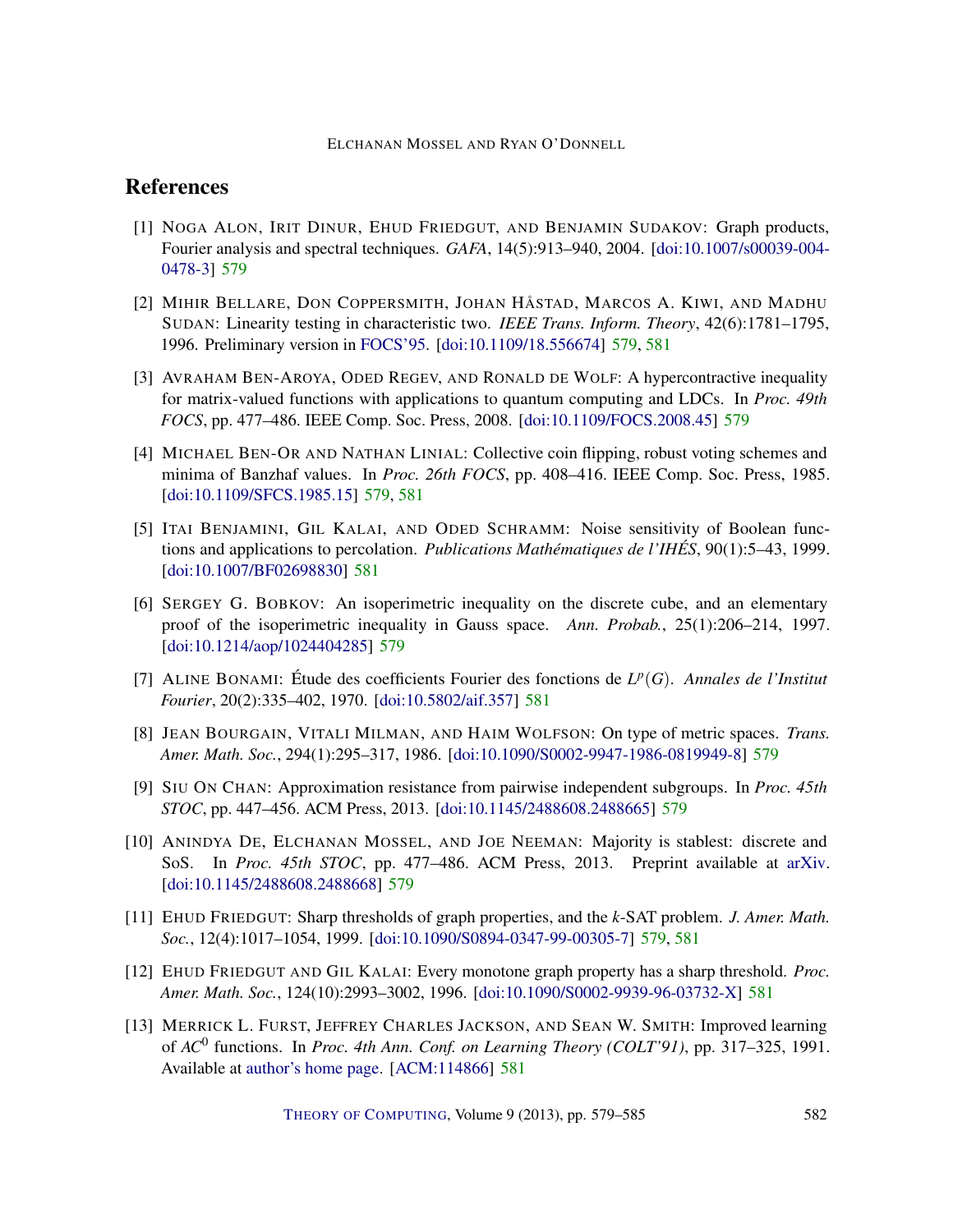FOREWORD TO SPECIAL ISSUE ON ANALYSIS OF BOOLEAN FUNCTIONS

- <span id="page-4-8"></span>[14] CHRISTOPHE GARBAN, GÁBOR PETE, AND ODED SCHRAMM: The Fourier spectrum of critical percolation. *Acta Mathematica*, 205(1):19–104, 2010. [\[doi:10.1007/s11511-010-0051-x\]](http://dx.doi.org/10.1007/s11511-010-0051-x) [580](#page-1-0)
- <span id="page-4-2"></span>[15] DMITRY GAVINSKY, JULIA KEMPE, IORDANIS KERENIDIS, RAN RAZ, AND RONALD DE WOLF: Exponential separation for one-way quantum communication complexity, with applications to cryptography. *SIAM J. Comput.*, 38(5):1695–1708, 2009. Preliminary version in [STOC'07.](http://dx.doi.org/10.1145/1250790.1250866) [\[doi:10.1137/070706550\]](http://dx.doi.org/10.1137/070706550) [579](#page-0-0)
- <span id="page-4-10"></span>[16] ODED GOLDREICH AND LEONID A. LEVIN: A hard-core predicate for all one-way functions. In *Proc. 21st STOC*, pp. 25–32. ACM Press, 1989. [\[doi:10.1145/73007.73010\]](http://dx.doi.org/10.1145/73007.73010) [581](#page-2-0)
- <span id="page-4-11"></span>[17] CRAIG GOTSMAN AND NATHAN LINIAL: Spectral properties of threshold functions. *Combinatorica*, 14(1):35–50, 1994. [\[doi:10.1007/BF01305949\]](http://dx.doi.org/10.1007/BF01305949) [581](#page-2-0)
- <span id="page-4-5"></span>[18] NAVIN GOYAL, GUY KINDLER, AND MICHAEL E. SAKS: Lower bounds for the noisy broadcast problem. *SIAM J. Comput.*, 37(6):1806–1841, 2008. Preliminary version in [FOCS'05.](http://dx.doi.org/10.1109/SFCS.2005.48) [\[doi:10.1137/060654864\]](http://dx.doi.org/10.1137/060654864) [579](#page-0-0)
- <span id="page-4-6"></span>[19] BEN GREEN: Finite field models in additive combinatorics. In *Surveys in Combinatorics 2005*, volume 327, pp. 1–27. Cambridge University Press, 2005. [\[doi:10.1017/CBO9780511734885.002,](http://dx.doi.org/10.1017/CBO9780511734885.002) [arXiv:math/0409420\]](http://arxiv.org/abs/math/0409420) [579](#page-0-0)
- <span id="page-4-4"></span>[20] JOHAN HÅSTAD: Some optimal inapproximability results. *J. ACM*, 48(4):798–859, 2001. Preliminary version in [STOC'97.](http://dx.doi.org/10.1145/258533.258536) [\[doi:10.1145/502090.502098\]](http://dx.doi.org/10.1145/502090.502098) [579,](#page-0-0) [581](#page-2-0)
- <span id="page-4-9"></span>[21] HAMED HATAMI: A structure theorem for Boolean functions with small total influences. *Ann. of Math.*, 176(1):509–533, 2012. [\[doi:10.4007/annals.2012.176.1.9,](http://dx.doi.org/10.4007/annals.2012.176.1.9) [arXiv:1008.1021\]](http://arxiv.org/abs/1008.1021) [580](#page-1-0)
- <span id="page-4-3"></span>[22] ROBERT B. HECKENDORN AND ALDEN H. WRIGHT: Efficient linkage discovery by limited probing. *Evolutionary Computation*, 12(4):517–545, 2004. Preliminary version in [GECCO'03.](http://dx.doi.org/10.1007/3-540-45105-6_111) [\[doi:10.1162/1063656043138914\]](http://dx.doi.org/10.1162/1063656043138914) [579](#page-0-0)
- <span id="page-4-12"></span>[23] JEFFREY CHARLES JACKSON: *The Harmonic Sieve: a novel application of Fourier analysis to machine learning theory and practice*. Ph. D. thesis, Carnegie Mellon University, 1995. [DTIC.](http://oai.dtic.mil/oai/oai?verb=getRecord&metadataPrefix=html&identifier=ADA303368) [\[ACM:239947\]](http://portal.acm.org/citation.cfm?id=239947) [581](#page-2-0)
- <span id="page-4-0"></span>[24] JEFF KAHN, GIL KALAI, AND NATHAN LINIAL: The influence of variables on Boolean functions. In *Proc. 29th FOCS*, pp. 68–80. IEEE Comp. Soc. Press, 1988. [\[doi:10.1109/SFCS.1988.21923\]](http://dx.doi.org/10.1109/SFCS.1988.21923) [579,](#page-0-0) [581](#page-2-0)
- <span id="page-4-7"></span>[25] GIL KALAI: A Fourier-theoretic perspective on the Condorcet paradox and Arrow's theorem. *Advances in Applied Mathematics*, 29(3):412–426, 2002. [\[doi:10.1016/S0196-8858\(02\)00023-4\]](http://dx.doi.org/10.1016/S0196-8858(02)00023-4) [579](#page-0-0)
- <span id="page-4-1"></span>[26] GIL KALAI AND NATHAN LINIAL: On the distance distribution of codes. *IEEE Trans. Inform. Theory*, 41(5):1467–1472, 1995. [\[doi:10.1109/18.412711\]](http://dx.doi.org/10.1109/18.412711) [579](#page-0-0)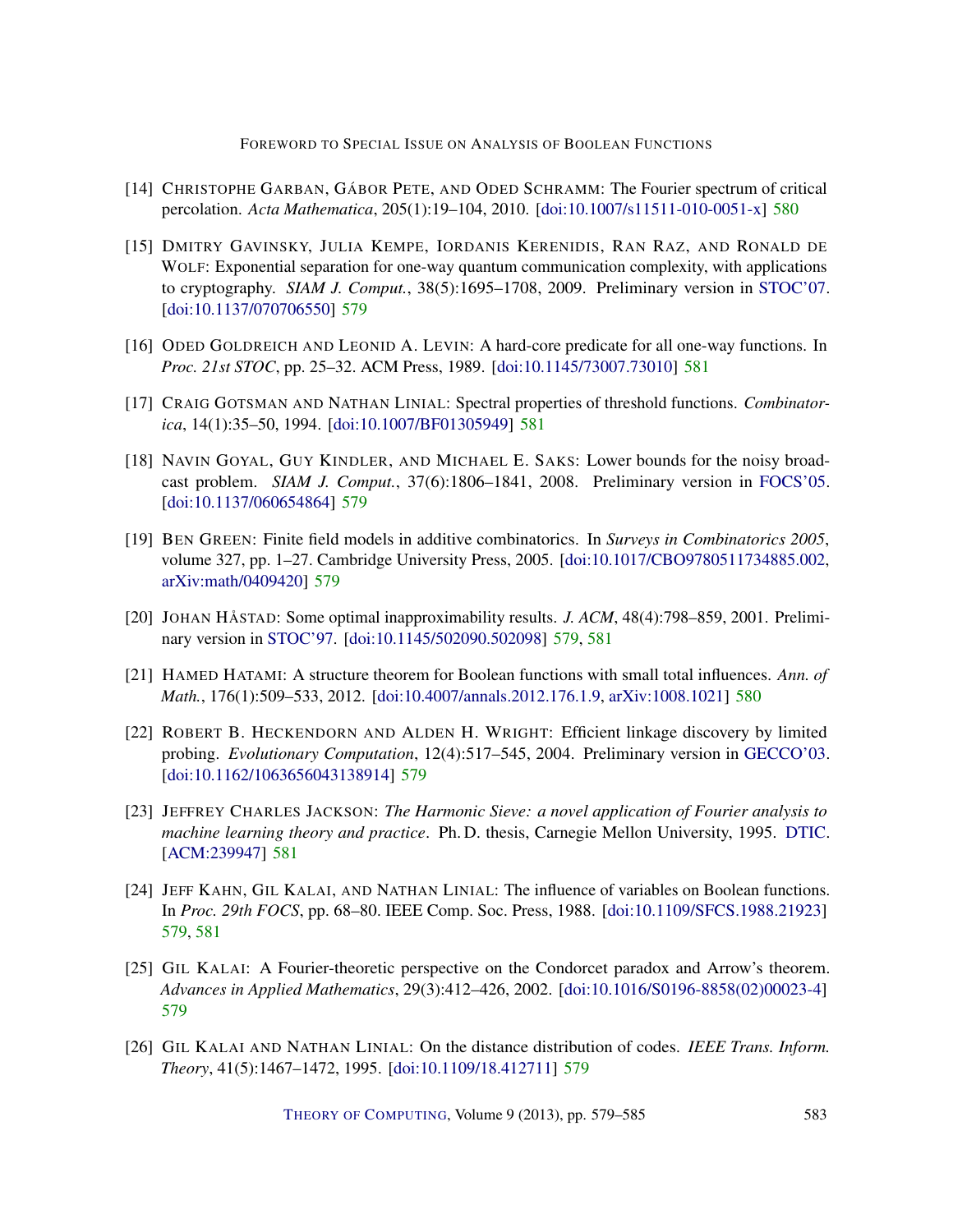#### ELCHANAN MOSSEL AND RYAN O'DONNELL

- <span id="page-5-9"></span>[27] DANIEL M. KANE: A structure theorem for poorly anticoncentrated Gaussian chaoses and applications to the study of polynomial threshold functions. In *Proc. 53rd FOCS*, pp. 91–100. IEEE Comp. Soc. Press, 2012. [\[doi:10.1109/FOCS.2012.52\]](http://dx.doi.org/10.1109/FOCS.2012.52) [580](#page-1-0)
- <span id="page-5-6"></span>[28] SUBHASH KHOT AND ASSAF NAOR: Nonembeddability theorems via Fourier analysis. *Mathematische Annalen*, 334(4):821–852, 2006. Preliminary version in [FOCS'05.](http://dx.doi.org/10.1109/SFCS.2005.54) [\[doi:10.1007/s00208-005-](http://dx.doi.org/10.1007/s00208-005-0745-0) [0745-0\]](http://dx.doi.org/10.1007/s00208-005-0745-0) [579](#page-0-0)
- <span id="page-5-11"></span>[29] EYAL KUSHILEVITZ AND YISHAY MANSOUR: Learning decision trees using the Fourier spectrum. *SIAM J. Comput.*, 22(6):1331–1348, 1993. Preliminary version in [STOC'91.](http://dx.doi.org/10.1145/103418.103466) [\[doi:10.1137/0222080\]](http://dx.doi.org/10.1137/0222080) [581](#page-2-0)
- <span id="page-5-1"></span>[30] NATHAN LINIAL, YISHAY MANSOUR, AND NOAM NISAN: Constant depth circuits, Fourier transform, and learnability. *J. ACM*, 40(3):607–620, 1993. Preliminary version in [FOCS'89.](http://dx.doi.org/10.1109/SFCS.1989.63537) [\[doi:10.1145/174130.174138\]](http://dx.doi.org/10.1145/174130.174138) [579,](#page-0-0) [581](#page-2-0)
- <span id="page-5-5"></span>[31] YISHAY MANSOUR: Learning Boolean functions via the Fourier transform. In VWANI ROY-CHOWDHURY, KAI-YEUNG SIU, AND ALON ORLITSKY, editors, *Theoretical Advances in Neural Computation and Learning*, chapter 11, pp. 391–424. Kluwer/Springer, 1994. [\[doi:10.1007/978-1-](http://dx.doi.org/10.1007/978-1-4615-2696-4_11) [4615-2696-4\\_11\]](http://dx.doi.org/10.1007/978-1-4615-2696-4_11) [579](#page-0-0)
- <span id="page-5-2"></span>[32] RAJEEV MOTWANI, ASSAF NAOR, AND RINA PANIGRAHY: Lower bounds on locality sensitive hashing. *SIAM J. Discrete Math.*, 21(4):930–935, 2007. Preliminary version in [SCG'06.](http://dx.doi.org/10.1145/1137856.1137881) [\[doi:10.1137/050646858\]](http://dx.doi.org/10.1137/050646858) [579](#page-0-0)
- <span id="page-5-4"></span>[33] JOSEPH NAOR AND MONI NAOR: Small-bias probability spaces: Efficient constructions and applications. *SIAM J. Comput.*, 22(4):838–856, 1993. Preliminary version in [STOC'90.](http://dx.doi.org/10.1145/100216.100244) [\[doi:10.1137/0222053\]](http://dx.doi.org/10.1137/0222053) [579](#page-0-0)
- <span id="page-5-0"></span>[34] RYAN O'DONNELL: Hardness amplification within NP. *J. Comput. System Sci.*, 69(1):68–94, 2004. Preliminary version in [STOC'02.](http://dx.doi.org/10.1145/509907.510015) [\[doi:10.1016/j.jcss.2004.01.001\]](http://dx.doi.org/10.1016/j.jcss.2004.01.001) [579](#page-0-0)
- <span id="page-5-8"></span>[35] PRASAD RAGHAVENDRA: *Approximating NP-hard problems: efficient algorithms and their limits*. Ph. D. thesis, University of Washington, 2009. [Berkeley.](http://www.eecs.berkeley.edu/~prasad/Files/thesis.pdf) [\[ACM:1751149\]](http://portal.acm.org/citation.cfm?id=1751149) [579](#page-0-0)
- <span id="page-5-10"></span>[36] TOM SANDERS: On the Bogolyubov-Ruzsa lemma. *Anal. PDE*, 5(3):627–655, 2012. [\[doi:10.2140/apde.2012.5.627\]](http://dx.doi.org/10.2140/apde.2012.5.627) [580](#page-1-0)
- <span id="page-5-7"></span>[37] ODED SCHRAMM AND JEFFREY E. STEIF: Quantitative noise sensitivity and exceptional times for percolation. *Ann. of Math.*, 171(2):619–672, 2010. Also available among the [Selected Works of](http://dx.doi.org/10.1007/978-1-4419-9675-6_13) [Oded Schramm \(Springer, 2011\).](http://dx.doi.org/10.1007/978-1-4419-9675-6_13) [\[doi:10.4007/annals.2010.171.619\]](http://dx.doi.org/10.4007/annals.2010.171.619) [579](#page-0-0)
- <span id="page-5-3"></span>[38] THOMAS SIEGENTHALER: Correlation-immunity of nonlinear combining functions for cryptographic applications. *IEEE Trans. Inform. Theory*, 30(5):776–780, 1984. [\[doi:10.1109/TIT.1984.1056949\]](http://dx.doi.org/10.1109/TIT.1984.1056949) [579](#page-0-0)